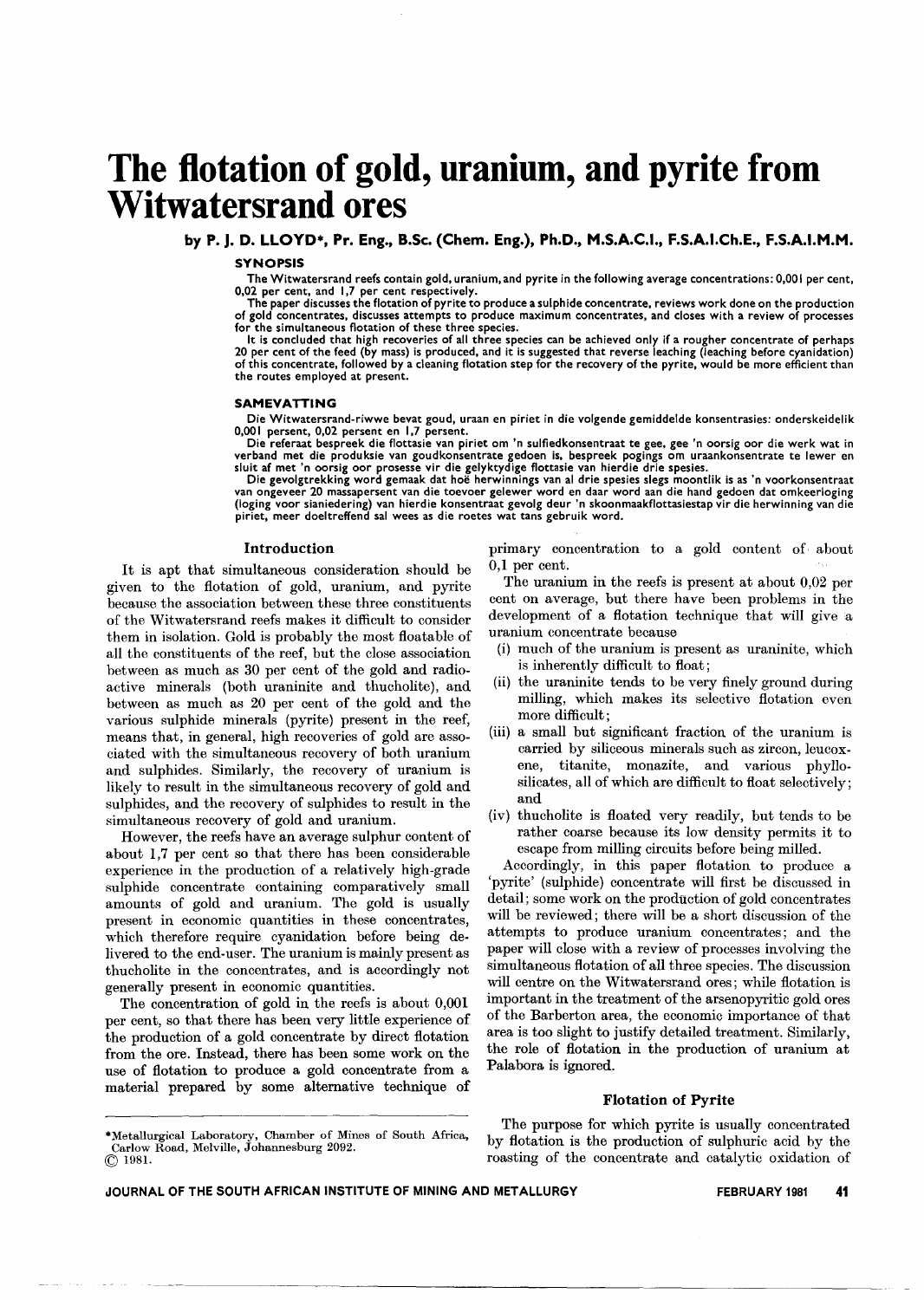the resultant sulphur dioxide. Accordingly, it is necessary to prepare a fairly high-grade concentrate that is relatively free of siliceous minerals. The need for a high grade arises partly form the fact that any gangue minerals in the concentrate tend to be fine, flaky phyllosilicates, which would make the concentrate difficult to thicken, dewater, and roast, and partly because the costs of transportation of the gangue minerals in some cases exceeds the cost of their removal.

The word *pyrite* is used generically for a range of metal sulphides present in the ore1. Table I gives a list of the iron sulphides, many of which are present in the Witwatersrand reefs. In addition, there is a wide range of other sulphides such as bornite, pentlandite, galena, sphalerite, chalcopyrite, arsenopyrite, linnaeite, cobaltite, and gersdorffite, in much lesser concentrations. All of these are likely to be floated into the 'pyrite' concentrate, and the residue that results from calcination may contain significant quantities of the base metals. Also in the concentrate are some of the products of the radioactive decay of the uranium and thorium present. The concentration of these products is low.

It has been found that most flotation reagents have a very deleterious effect on the cyanidation of gold<sup>2,3</sup>. Accordingly, the flotation of pyrite is usually conducted after cyanidation. However, the effect of the flotation reagents can be destroyed by hot leaching with sulphuric acid and an oxidant for the recovery of uranium, and in these instances it is possible for the pyrite to be floated before the uranium and gold are recovered. However, as significant quantities of uranium and gold are also recovered in the flotation, these processes are considered later.

The fact that pyrite is normally floated after gold recovery leads to the most interesting aspect of pyrite flotation. Cyanide is inherently a depressant for pyrite, and the traces of cyanide present in the gold-plant residues are quite sufficient to have a significant effect.

Similarly, the lime used to ensure alkaline conditions during cyanidation can have a deleterious effect on flotation. This effect is believed to be not only one of pH, but also to be due to 'calcium activation of quartz'4.

#### TABLE I

|  |  | COMPOSITION UNITS |  |
|--|--|-------------------|--|

| Consti-<br>$_{\text{tuent}}$                                  | $\rm Ato$ -<br>mic<br>$\frac{9}{6}$ Fe | Ato-<br>mic<br>$\frac{9}{5}$ | Ato-<br>mic<br>ratio<br>Fe <sub>x</sub> S | Ato-<br>$_{\rm mic}$<br>ratio<br>$\mathrm{FeS}_{\infty}$ | Mole<br>frac-<br>tion<br>of FeS | Sul-<br>phur<br>$\frac{9}{6}$ (by<br>mass) | Mineral                                      |
|---------------------------------------------------------------|----------------------------------------|------------------------------|-------------------------------------------|----------------------------------------------------------|---------------------------------|--------------------------------------------|----------------------------------------------|
| Fe <sub>0</sub> S <sub>a</sub>                                | 52,94                                  | 47,06                        | 1,125                                     | 0,889                                                    | 1.059                           | 33.79                                      | Pentlanditic<br>$_{\rm{FeS}}$                |
| $\mathrm{FeS}_{0,975}$                                        | 50,63                                  | 49.37                        | 1.026                                     | 0.975                                                    | 1,013                           |                                            | 35,89 Mackinawite                            |
| $_{\rm{FeS}}$                                                 | 50,00                                  | 50,00                        | 1.000                                     | 1,000                                                    | 1.000                           |                                            | 36.47 Troilite                               |
| $Fe_{11}S_{12}$<br>$Fe_{10}S_{11}$<br>$\mathrm{Fe_{9}S_{10}}$ | 47,83<br>47,62<br>47.37                | 52,17<br>52.38<br>52.63      | 0.917<br>0,909<br>0.900                   | 1.091<br>1,100<br>1.111                                  | 0.957<br>0,952<br>0.947         | 38.71                                      | 38.51 Interme-<br>diate<br>38,94 pyrrhotites |
| Fe.S.                                                         | 46,67                                  | 53.33                        | 0.875                                     | 1,143                                                    | 0.933                           |                                            | 39,62 Monoclinic<br>pyrrhotite               |
| Fe <sub>9</sub> S <sub>11</sub>                               | 45,00                                  | 55,00                        | 0.818                                     | 1,222                                                    | 0.900                           |                                            | 41,23 Smythite                               |
| Fe <sub>2</sub> S <sub>4</sub>                                | 42,86                                  | 57,14                        | 0,750                                     | 1,333                                                    | 0,857                           | 43,36                                      | Greigite                                     |
| Fe.S.                                                         | 40,00                                  | 60.00                        | 0.667                                     | 1,500                                                    | 0.800                           | 46.27                                      | Gamma FeS                                    |
| $_{\rm FeS_{2}}$                                              | 33,33                                  | 66,67                        | 0.500                                     | 2,000                                                    | 0,667                           |                                            | 53,45 Pyrite,<br>marcasite                   |

TABLE It COLLECTORS AND pH CONDITIONS ON TYPICAL FLOTATION PLANTS ON THE WITWATERSPAND

| Mine                               | Feed to flotation                      | Collector                                 | Rougher<br>рH                   |
|------------------------------------|----------------------------------------|-------------------------------------------|---------------------------------|
| Merriespruit                       | Au residue                             | Xanthate                                  | 5,5                             |
| Virginia                           | U residue                              | Xanthate                                  | $4,9$ to $5,7$                  |
| G.G.M.A.                           | Au residue                             | $\rm Xanthate$                            | $5,4$ to $5,8$                  |
| $\bf Vogel stru$ isbult            | Fresh coarse ore                       | Xanthate                                  | 5,8                             |
| Loraine                            | Fresh coarse ore                       | Xanthate                                  | $10$ to $11$                    |
| Zandpan                            | Fresh coarse ore                       | Xanthate                                  | 10.1                            |
| Hartebeestfontein Fresh coarse ore |                                        | Xanthate                                  | 9,9                             |
| Virginia                           | U residue                              | Mercapto-<br>benzothia-                   | 4,8 to $4,9$                    |
| Free State Geduld Various residues |                                        | zole<br>Mercapto-4<br>benzothia -         |                                 |
| President Brand Various residues   |                                        | zole<br>Mercapto-4<br>benzothia-          |                                 |
| <b>Buffelsfontein</b>              | U residue                              | zole<br>Mercapto - 5,5<br>benzothia -     |                                 |
| Rand Leases                        | Reclaimed dam                          | zole<br>Mercapto - 4,6<br>benzothia -     |                                 |
| G.G.M.A.                           | Reclaimed dam                          | zole<br>Mercapto 3,8 to 4,4<br>benzothia- |                                 |
| Libanon<br>$\rm{Venterson}$        | Fresh coarse feed<br>Fresh coarse feed | zole<br>Amines<br>Amines                  | $10 \text{ to } 11$<br>10 to 11 |

Accordingly, the pH value has to be adjusted into the acid range and the feed must be conditioned for a significant period before flotation, both to destroy the effect of the lime and to remove cyanide ions as free HCN. When reclaimed slimes-dam material forms the feed, effective conditioning is particularly necessary 5.

A variety of collectors has been used. The chief collectors are xanthates<sup>5-9</sup>, typically isopropyl or secbutyl xanthates. However, mercapto-benzothiazole, which is effective at somewhat lower pH values than xanthates, has found fairly wide use in the treatment of reclaimed slimes-dam material or uranium-plant residues, which are inherently more acidic than gold-plant residues5,6,9-11. Amines have found some use when employed at high pH values<sup>3, 11, 12</sup>. Table II summarizes typical collector and pH conditions for various feeds.

A wide range of frothers has been used. Copper sulphate is often added as a sulphide activator when xanthates are used, particularly at high pH values. It has been suggested<sup>5</sup> that the copper also forms complexes with free cyanide ions and thus reduces the depressant effect of cyanide, but the evidence in favour of this mechanism is slight.

Dextrin has found favour<sup>5, 11, 12</sup> as a depressant for pyrophyllite and other phyllosilicates, and certainly appears to assist in producing a clean concentrate when the feed is finely ground or has a high shale content. Another parameter that determines the quantity of siliceous material floated is the amount of water in the concentrate13; the flotation cell acts to a certain extent as a classifier, and water in the concentrate tends to entrain fine particles into the concentrate without selectivity.

The operations at Government Gold Mining Areas<sup>5</sup> and Virginia<sup>6</sup> are fairly typical of pyrite-recovery plants in the industry.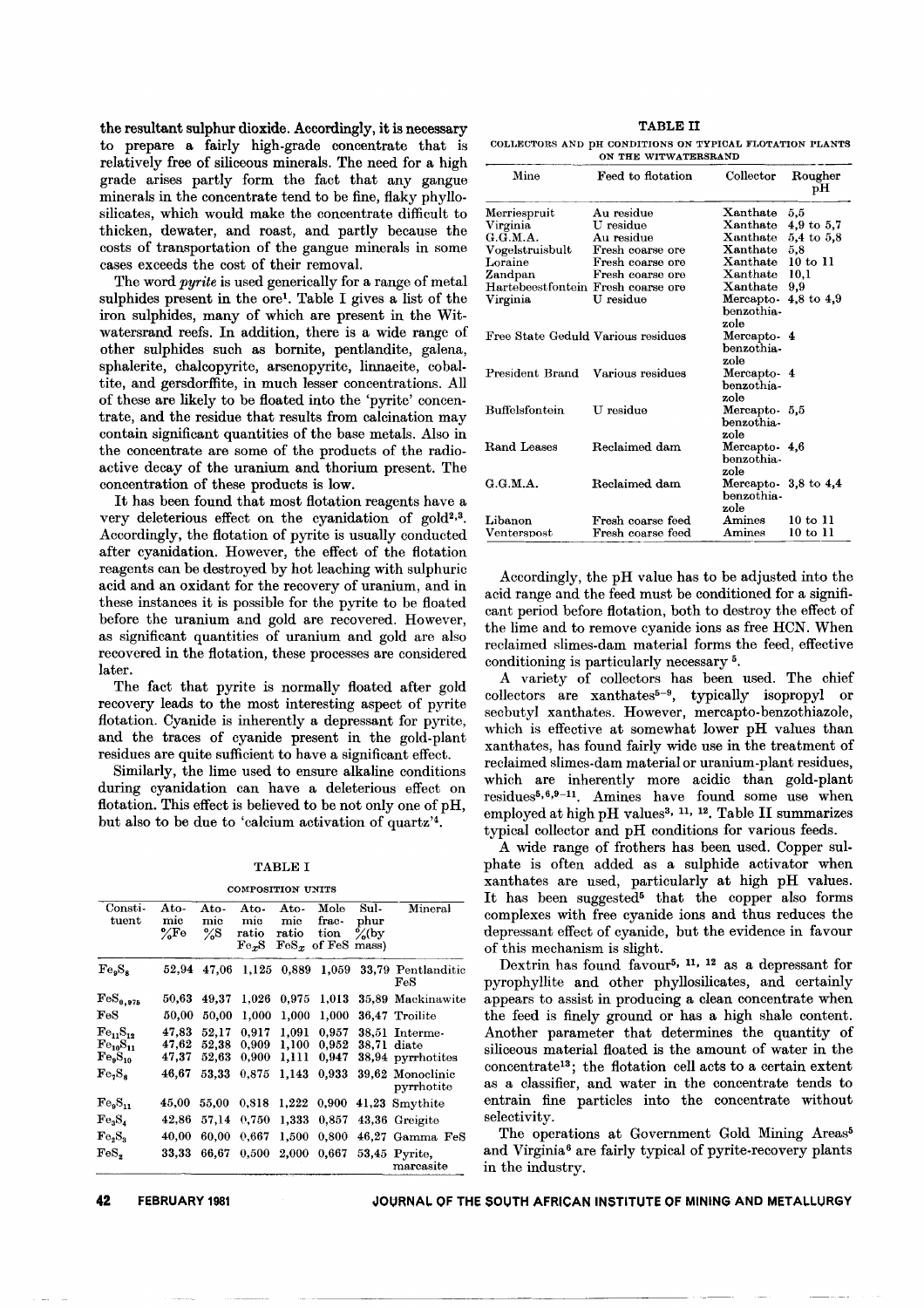



# *Government Gold Mining Areas*

The flowsheet of the plant is given in Fig. 1. The incoming pulp was screened for the removal of trash, held in agitated pulpers, and then distributed to four banks of conditioners and rougher-scavenger cells. The combined rougher concentrates were cleaned. The cleaner tailings and scavenger concentrate were combined and distributed to the four conditioners. The cleaner concentrate had a sulphur content of approximately 44 per cent, representing a recovery of 82 per cent from a feed with an average sulphur content of 3,3 per cent. Intensive conditioning and careful pH control were found to be essential.

## *Virginia*

The flowsheet for the 'high grade' (pyrite) section of this plant is shown in Fig. 2. Adequate conditioning was obtained in the agitator, the conditioners originally installed ahead of rougher flotation being bypassed. The plant was a conventional rougher-scavenger-cleanerrecleaner plant treating monthly 120 000 t of material with an average sulphur content of  $1,55$  per cent. The concentrate had a sulphur content of nearly 40 per cent, with the following grading: between 75 and 45  $\mu$ m 14 per cent, and less than  $45 \mu m$  83,5 per cent. The sulphur recovery was 85 per cent.

## Flotation of Gold

The first experiments on the flotation of gold from the whole ore were carried out in 193414, when it was reported that about 70 per cent of the gold in the sand fraction on the circuits then employed could be concentrated into a pyritic fraction that was only 2 per cent of the mass fed. The process was applied at Government Gold Mining Areas in 1935, and shortly after at Brakpan Mines<sup>15</sup>. At Government Gold Mining Areas, a rougher float using xanthate collector and cresylic acid frother at a pH value of 6,0 to 6,5 yielded a 7 per cent concentrate that contained 87 per cent of the gold in the  $5$  g/t feed.

It was noted in that work that, if the product was cleaned, an 'acid-grade' pyrite could be produced but this meant a loss of efficiency in the gold recovery, and accordingly the process was not pursued; instead, the plants were run primarily for the recovery of gold. No other plants have been run on the Witwatersrand specifically and solely for the recovery of gold from the ore, although, of course, flotation is the basis for the recovery of gold in the eastern Transvaal and elsewhere in the world. It should be noted, however, that at Hartebeesfontein 85 per cent of the gold was floated into a siliceous concentrate that was 2 per cent by mass of the feed by the addition of only a frother and dithiophosphate<sup>6, 16</sup>; and at Zandpan attempts were made to produce a tailing so low in gold that it was not economic to cyanide it<sup>6</sup>, but this did not prove to be possible.

However, it can be mentioned that the use of a frother alone yielded17 a gold recovery of 94,1 per cent into 52,5 per cent of the feed during the flotation of finely milled (67 per cent minus  $75\mu$ m) Elsburg ore; 90,8 per cent into 42,0 per cent of the feed during the flotation of Vaal Reefs ore ground to 77 per cent minus  $75 \mu m$ ; and 83,4 per cent into 18,7 per cent of the feed during the flotation of 44 per cent minus 75  $\mu$ m Vaal Reefs ore. In each case, the recoveries of uranium and pyrite were similar to the fraction of feed floated, which indicates the inherent floatability of the gold.

Some accent was recently placed on the recovery of gold by flotation from gravity concentrates. At Village Main, a gravity concentrate is 'redressed' on a shaking table, and the cleaned concentrate is floated with a frother and dithiophosphate<sup>16</sup>. The recovery from the flotation is 98 per cent, and the flotation concentrate can be smelted directly to yield a bullion averaging 870 parts of gold per thousand. At Loraine, it was found<sup>16</sup> that 90 per cent of the gold in the underflow from the tertiary cyclone could be floated into 1,2 per cent of the ore, and 98 per cent into 2,4 per cent of the ore, by use of the same combination of reagents with the addition of  $Zn(CN)<sub>2</sub>$  to suppress the pyrite that had been activated by the xanthate and copper sulphate added elsewhere in the plant.

Similarly, tests on the flotation of gold by an undisclosed procedure from a belt concentrate with a gold content of 2,5 kgjt have shown that 87,4 per cent of the gold can be concentrated into 3,9 per cent by mass of the feed, giving a product averaging 7,3 per cent gold by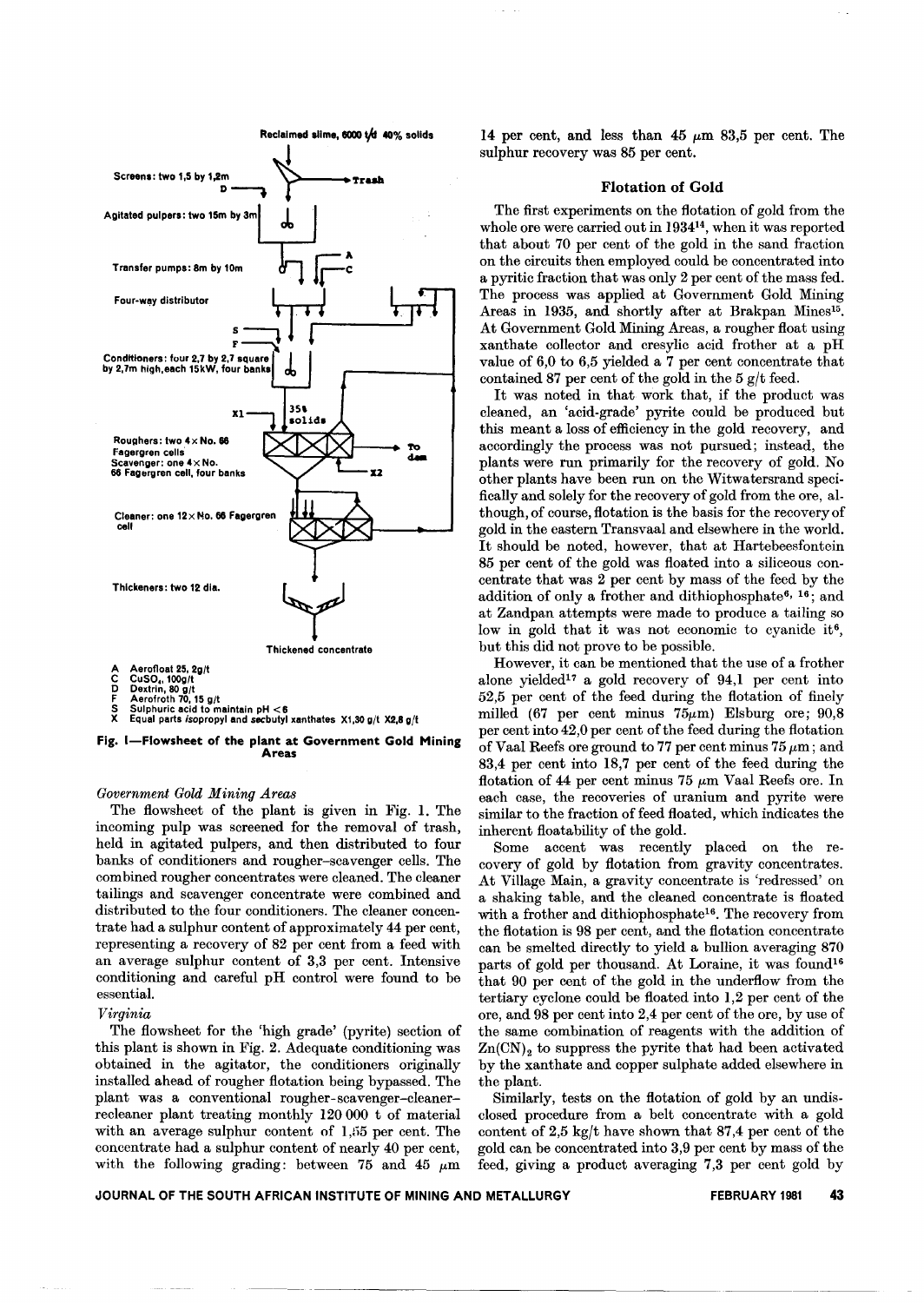mass<sup>18</sup>. However, an economic study showed that this process has little advantage over intensive cyanidation, which was then adopted for plant use<sup>19</sup>.

## Flotation of Uranium

As noted in the Introduction, there have been few full-scale applications of processes that have been designed solely for the concentration of uranium. The flotation of uranium has been the subject of intensive laboratory study for over three decades, and it is perhaps desirable that this work should be reviewed briefly.

Early work indicated<sup>20</sup> that a 20 to 30 per cent recovery of uranium could be achieved by the use of a frother alone. The mineral floated was mainly thucholite. The addition of xanthate permitted additional thucholite to be recovered along with significant amounts of uraninite2°, 21.A further float with oleic acid permitted a total recovery of as much as 80 per cent of the uranium in a concentrate that was 20 per cent by mass of the feed, but the oleic acid float was sensitive to the presence of lime and iron from the grinding circuit. A combined diphenylthiocarbazide-xanthate float yielded over 60 per cent of the uranium in over 15 per cent by mass of the feed but was abandoned on the grounds of impracticability<sup>20</sup>. A combination of a sulphonate and fuel oil gave a recovery of as high as 84 per cent in 29 per cent of the feed, but required very large quantities of reagents. Various sulphonates were tried, but all tended to float slimes preferentially, so achieving good recoveries at the expense of grade<sup>20</sup>.

Interest in uranium concentration procedures waned once a satisfactory leaching procedure had been found for the whole ore, but was revived in the early 1960s, when the uranium market declined. In one process that was evolved, 87 per cent of the uranium was concentrated from a feed containing  $0,15$  kg of  $U_3O_8$  per ton into 45 per cent by mass of the feed, by use of a combination of 0,035 kg of Cyanamid 404, 0,15 kg of TEB, 0,22 kg of di-octyl acid pyrophosphate, 0,7 kg of oxethylated C-13 alcohol alkyl acid phosphate, and 0,10 kg of oleic acid per ton. The rate of flotation was slow.

As a further indication of the complexity that appears to be required of any potentially successful uranium float, the study of agglomeration flotation can be cited<sup>22</sup>. Reagent additions were 10 to 12 kg of kerosene, 0,35 kg of Triton  $X$  100, 1,4 to 3,2 kg of oleic acid, and 0,2 to 0,4 kg of sulphuric acid per ton. The pulp was conditioned at a density of between 30 and 50 per cent solids by mass by an impeller revolving at 1800  $r/min$  for 30 minutes, and was diluted to 20 per cent solids before flotation. Recoveries of over 85 per cent in 30 per cent by mass of the feed were achieved from a feed containing 0,4 kg of  $U_{3}O_{8}$  per ton. Of importance was the collection of fines by this process: over 97 per cent of the uranium in the minus  $12\mu$ m fraction was recovered.

About the only process that has been adopted at full scale for the recovery of uranium was that used on the low-grade circuit at Virginia<sup>6</sup>. The residue from the gold plant was acidified to a pH value of 5,3 by the addition of 1,5 kg of sulphuric acid per ton, conditioned in a pachuca for several hours, and given a rougher float in a single bank of thirty-eight  $1,2$  m<sup>3</sup> Agitair cells. The reagents used were 20 g of cresylic acid, 40 g of xanthates, 33 g of Aerofloat 25, 2 g of creosote, 4 g of Aerofroth 65, and 1 g of Aerofroth 70 per ton. The concentrate, 20 per cent by mass of the feed, represented a 50,5 per cent recovery of uranium and 79,4 per cent recovery of pyrite. The sulphur grade was only 5 to 6 per cent in the con. centrate, but the uranium was upgraded from  $0,12$  to  $0,3$  $k\alpha/t$ .

It can be concluded that a generally applicable process for the concentration of uranium will be difficult to find. Fortunately, the recent increase in the price of uranium has relieved the urgency for finding such a process.

## Simultaneous Flotation of Pyrite, Gold, and Uranium

Until recently the simultaneous recovery of pyrite, gold, and uranium as a primary means for the production of all three minerals was practised on few mines. Recently however, the increase in the price of gold and uranium justified the retreatment of low-grade residues, and the giant Ergo and Amuran schemes bear tribute to the success of this approach.

The process operated at Zandpan can be taken as the 'classical' prototype since it embodies most of the features incorporated in other processes. In essence, a bulk sulphide float is conducted and the concentrate is accepted for further treatment without further cleaning. As noted earlier, both gold and uranium are concentrated quite successfully by the use of reagents normally applied to pure sulphide flotation, so the fact that all three



Fig. 2-Flowsheet for the 'high-grade' (pyrite) section of the plant at Virginia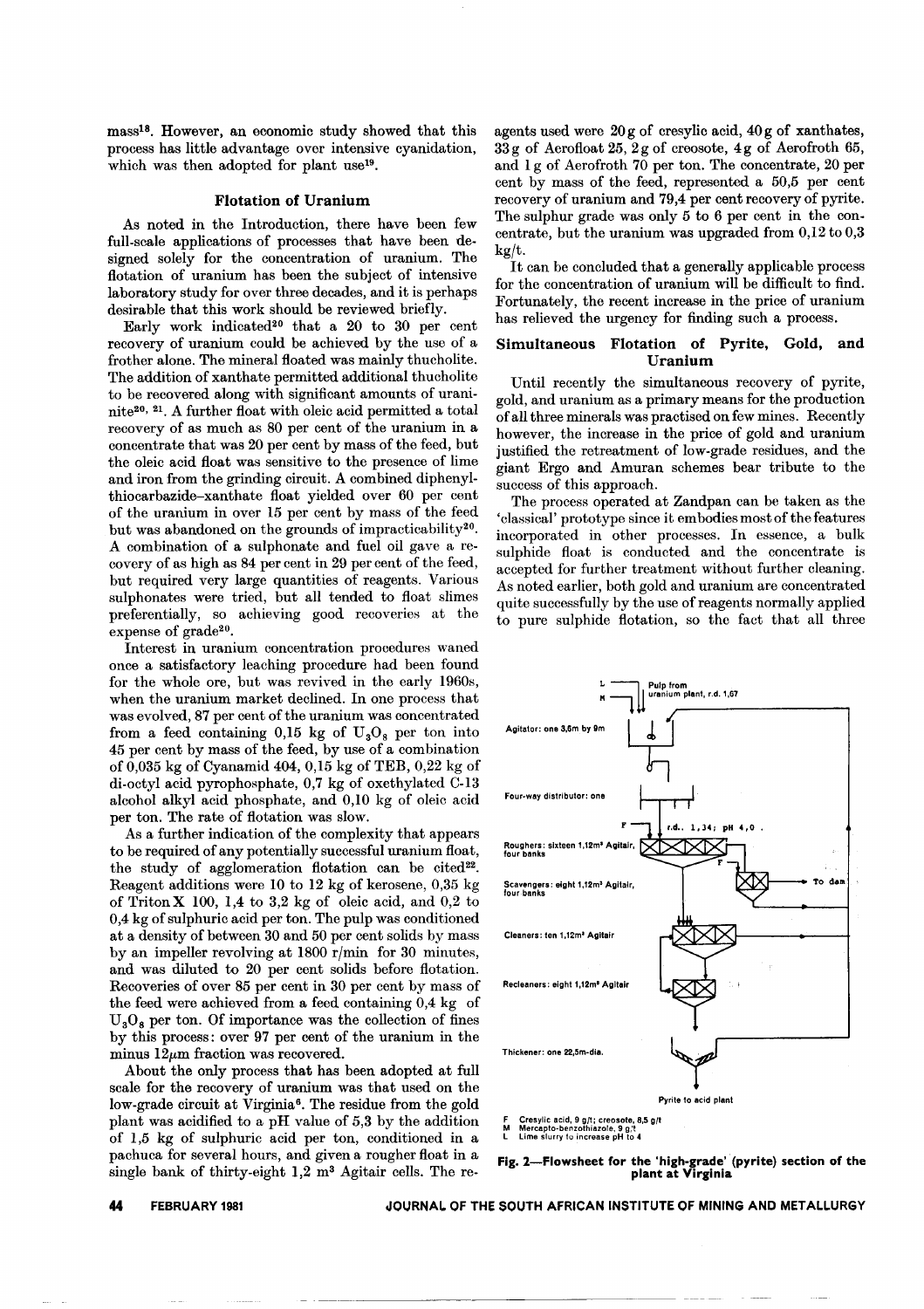minerals can be concentrated simultaneously should come as no surprise.

Fig. 3 shows the flowsheet that was employed at Zandpan<sup>6</sup>. The cyclone overflow (65 per cent minus 75  $\mu$ m at a relative density of 1,21) was adjusted in pH to 10,1, and the following amounts of reagent per ton were added to the first conditioner: 0,03 kg of secbutyl xanthate, 0,008 kg of Aerofroth 65, 0,013kg of Aerofloat25, and 0,053 kg of copper sulphate. From a feed averaging 1,05 per cent sulphur, and 7,2 g of gold and 0,25 kg of uranium per ton, a pyrite concentrate of 2,4 per cent by mass of the feed was produced containing 41,5 per cent sulphur and 255g of gold and 3 kg of uranium per ton (recoveries of 91,79 and 29 per cent respectively). In the scavenging step, 19,5 per cent of the feed was floated containing 4,3 g of gold and 0,45 kg of uranium per ton (recoveries, based on the feed, of 11 per cent gold and 35 per cent uranium). Thus, the total recovery was 90 per cent gold and 64 per cent uranium in 21,9 per cent of the feed. There was further slight scavenging of gold and uranium



Fig. 3-Flowsheet employed at Zandpan



Fig. 4-Mass of concentrate versus recovery in the flotation of gold and uranium from Blyvooruitzicht high-grade residue (i.e. residue from leaching for the recovery of the uraniu and cyanidation for the recovery of the gold)

in the cyclone, giving a final tailing that averaged less than 0,7 g of gold and 0,14 kg of uranium per ton. The pyrite concentrate and the scavenger concentrate were pumped to Hartebeestfontein for separate treatment, and the final tailing was pumped to Ellaton.

Other successful applications of flotation ahead of cyanidation have been at Hartebeestfontein<sup>6</sup>, Vogelstruisbult, Venterspost, and Libanon7. In all cases, the aim of the process was to produce an acid-grade pyrite, so that the rougher concentrate was cleaned, reducing the gold and uranium recoveries.

Nevertheless, at Hartebeestfontein, a concentrate of 3,5 per cent by mass of the feed represented recoveries of 90 per cent sulphur, 79,4 per cent gold, and 28,9 per cent uranium. The feed to flotation was overflow from the secondary cyclone averaging  $39$  per cent minus  $75\mu$ m; the recovery of most of the gold at such a coarse grind permitted the average grind to be reduced from 83 to 68 per cent minus 75  $\mu$ m with no drop in the overall recovery of gold but, of course, a significant increase in the total tonnage processed.

At Vogelstruisbult, primary ball-mill product averaging 37 per cent minus 75  $\mu$ m was floated with xanthate to yield a pyrite concentrate containing nearly 350 g of gold per ton. The concentrate was milled before cyanidation to 90 per cent minus 75  $\mu$ m, but the xanthate interfered with cyanidation and increased the overall plant residue by about 50 per cent. At Hartebeestfontein, the extraction of uranium before cyanidation destroyed the flotation reagents.

At both Venterspost and Libanon, however, primary ball-mill product at about 35 per cent minus  $75 \mu m$  was floated' with Aeromine 3037 (0,05 *kgjt)* and pine oil frother. The concentrate, averaging over 250 g of gold per ton (about 50 per cent recovery), was readily cyanided,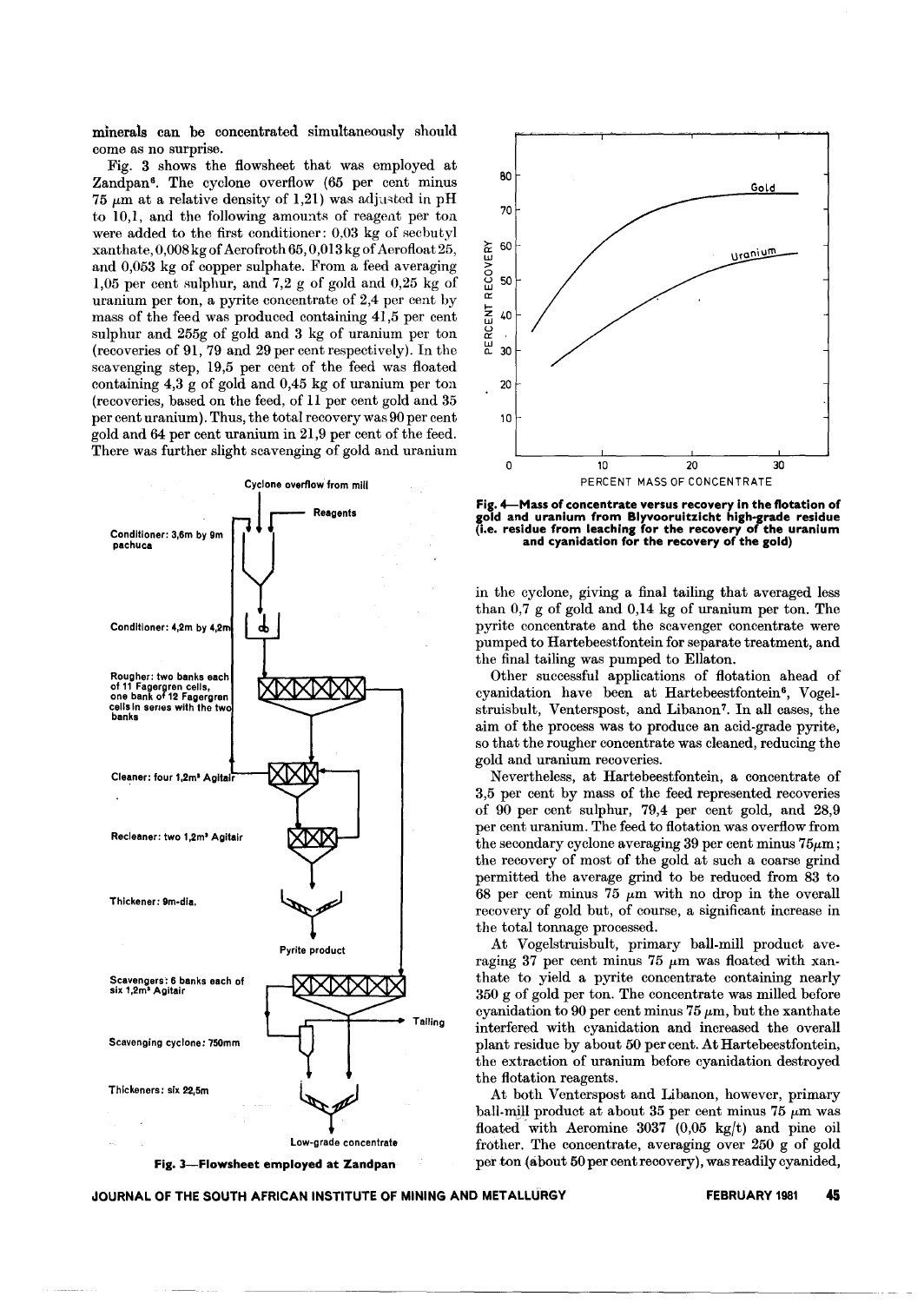and no deleterious effects due to the flotation reagent were observed when the tailing was cyanided.

It should be noted that the Venterspost and Libanon experience could not be repeated at Western Areas<sup>6</sup>, where the feed to flotation was final mill pulp rather than primary mill product. The finer grind required large quantities of amine, and the grade of the concentrate was poor. It was also noted that a disadvantage of floating gold and pyrite ahead of cyanidation was

that any fault in the flotation plant could lead to a disastrous increase in the final tailings.

Reinforcing the general conclusion that high recoveries of gold and uranium can be achieved only at the expense of pyrite grade are the findings on the flotation oftailings. For instance, at Blyvooruitzicht, tailings after uranium leaching and cyanidation were conditioned with sulphuric acid at pH 5,0 to destroy residual cyanide and lime, and floated with 85 g of copper sulphate, 70 g of butyl



Fig. 5-Recovery of gold, uranium, and gangue from Vaal Reef ore as a function of particle size Conditions:



Fig. 6-Classification in a rougher cell operated under the conditions shown in Fig. 5